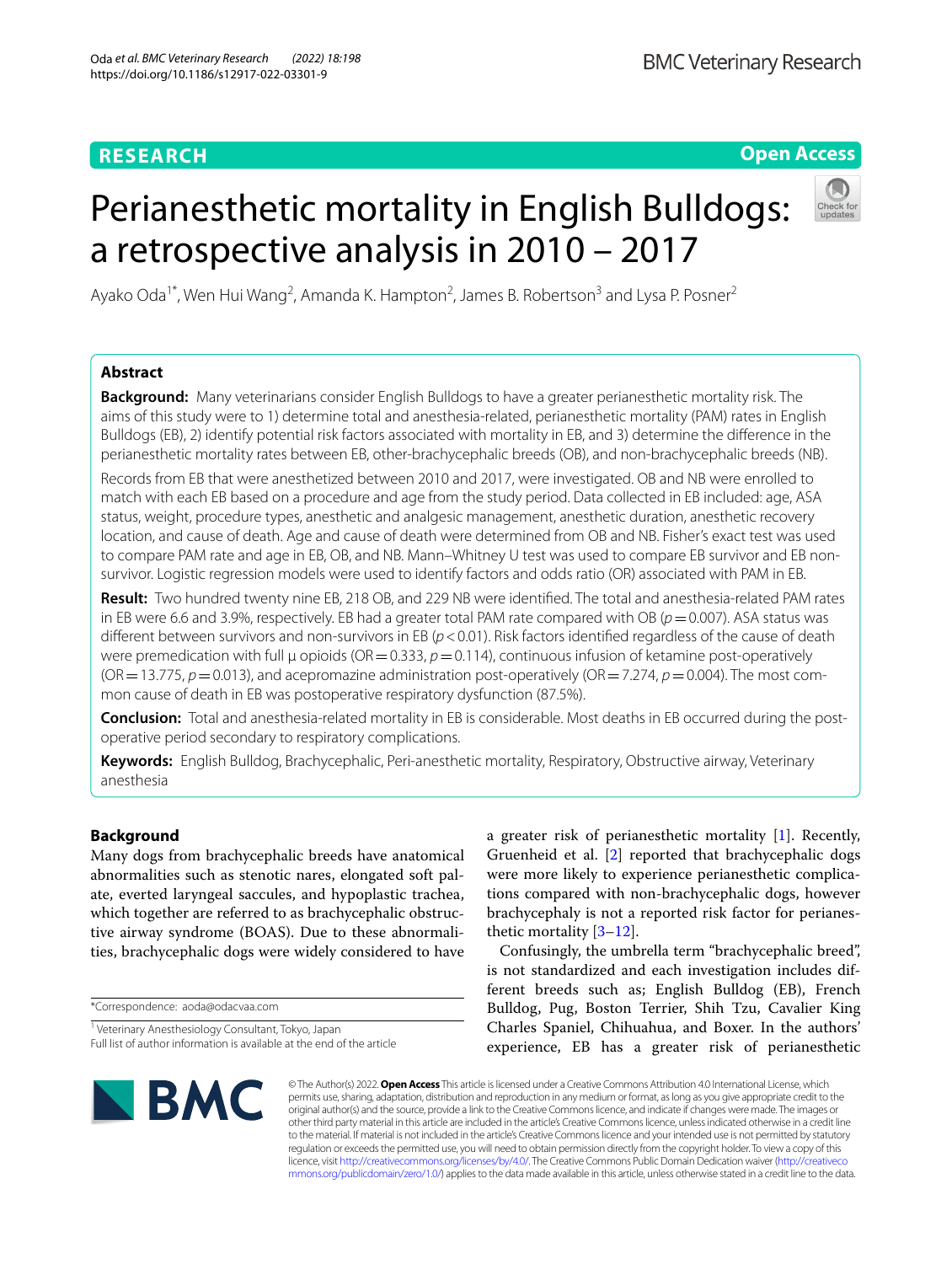complications including death compared with other brachycephalic breeds.

Thus, the aims of this study were 1) to determine perianesthetic mortality rate in EB, 2) to determine the difference in the perianesthetic mortality rates between EB, other brachycephalic breeds (OB), and non-brachycephalic breeds (NB), and 3) to identify risk factors associated with mortality in EB. It was hypothesized that EB have greater perianesthetic mortality rate compared with the rate in other brachycephalic breeds or non-brachycephalic breeds.

## **Results**

## **Animals identifed**

Data were collected from 229 EB with patient matches for 218 OB and 229 NB. Breeds included in OB were French Bulldog (*n*=44), Pug (*n*=39), Shih Tzu (*n*=35), Boxer  $(n=35)$ , Boston Terrier  $(n=31)$ , Cavalier King Charles Spaniel  $(n=19)$ , and Pekingese  $(n=15)$ . These breeds were included based on their brachycephalic head conformation [[13\]](#page-8-1). Non-brachycephalic breeds are summarized in Table [1](#page-1-0).

## **Group demographics**

The median (range) age of EB, OB, and NB was  $3(0.25 -$ 14), 5 (0.17 – 16), and 5 (0.2 – 13) years old, respectively. EB was significantly younger than OB ( $p = 0.0064$ ) or NB  $(p=0.0025)$ .

## **Perianesthetic mortality rates**

The total mortality rate within EB (not accounting for multiple anesthetic episodes) was 6.6% with 95% confidence interval of  $(3.3\%, 9.8\%)$ . The rate within episode (not accounting for patients receiving multiple anesthetic episodes) was 4.4% with a 95% confdence interval of 2.2%, 6.5%).

The perianesthetic mortality rates of EB, OB, and NB are shown in Table [2.](#page-2-0) Due to the lack of anesthesiarelated deaths in NB, it is not possible to estimate the exact diference (odds ratio (OR) not available).

## **Survivors and non‑survivors in English Bulldogs**

Demographics of survivors and non-survivors in EB are shown in Table [3.](#page-2-1) Of the EB survivors, there were 43 intact males, 74 castrated males, 24 intact females, 71 spayed females, and one hermaphrodite. Of the EB nonsurvivors, there were 5 intact males, 4 castrated males, 2 intact females, and 4 spayed females.

Risk factors evaluated are shown in Table [4](#page-3-0). For Outcome 1 (survivors vs. non-survivors), the risk factors associated with a decreased OR of death included

| Page 2 of 9 |  |  |  |
|-------------|--|--|--|
|-------------|--|--|--|

<span id="page-1-0"></span>**Table 1** List of non-brachycephalic breeds matched with each English Bulldog based on a procedure (primary priority) and age (secondary priority)

**Breed**

| Mixed-breed $(n=38)$                        | Airedale Terrier ( $n = 1$ )         |
|---------------------------------------------|--------------------------------------|
| Labrador Retriever ( $n = 34$ )             | Australian Heeler ( $n = 1$ )        |
| American Staffordshire Terrier ( $n = 11$ ) | Australian Shepherd ( $n = 1$ )      |
| Golden Retriever ( $n = 10$ )               | Basset Hound $(n=1)$                 |
| Great Dane $(n=9)$                          | Bedlington Terrier ( $n = 1$ )       |
| Miniature and Toy Poodle ( $n = 8$ )        | Belgian Malinois ( $n = 1$ )         |
| Yorkshire Terrier ( $n = 8$ )               | Belgian Tervuren ( $n = 1$ )         |
| American Cocker Spaniel ( $n = 7$ )         | Bernese Mountain Dog $(n=1)$         |
| Shar-Pei $(n=6)$                            | Biewer Terrier ( $n = 1$ )           |
| Chihuahua ( $n = 4$ )                       | Border Collie $(n=1)$                |
| German Shepherd ( $n = 4$ )                 | Bull Terrier $(n=1)$                 |
| Rottweiler ( $n = 4$ )                      | Cane Corso $(n=1)$                   |
| Beagle $(n=3)$                              | Cavachon $(n=1)$                     |
| Bichon Frise $(n=3)$                        | Chesapeake Bay Retriever ( $n = 1$ ) |
| Collie $(n=3)$                              | Chinese Crested $(n=1)$              |
| Dachshund $(n=3)$                           | Chow Chow $(n=1)$                    |
| Doberman Pinscher ( $n = 3$ )               | Clumber Spaniel $(n = 1)$            |
| Irish Setter ( $n = 3$ )                    | Coton de Tulear ( $n = 1$ )          |
| Jack Russell Terrier ( $n = 3$ )            | Hound $(n=1)$                        |
| Norwich Terrier ( $n = 3$ )                 | Greyhound $(n=1)$                    |
| Australian Cattle Dog ( $n = 2$ )           | Lakeland Terrier $(n=1)$             |
| English Setter ( $n = 2$ )                  | Manchester Terrier ( $n = 1$ )       |
| Great Pyrenees $(n=2)$                      | Mastiff $(n=1)$                      |
| Italian Greyhound ( $n = 2$ )               | Miniature Pinscher ( $n = 1$ )       |
| Maltese $(n=2)$                             | Old English Sheepdog $(n=1)$         |
| Miniature and Standard Schnauzer<br>$(n=2)$ | Pointer $(n=1)$                      |
| Papillon $(n=2)$                            | Pembroke Welsh Corgi ( $n = 1$ )     |
| Pomeranian $(n=2)$                          | Samoyed $(n=1)$                      |
| Portuguese Water Dog $(n=2)$                | Siberian Husky ( $n = 1$ )           |
| Rhodesian Ridgeback ( $n = 2$ )             | Spinone Italiano Dog ( $n = 1$ )     |
| Saint Bernard $(n=2)$                       | Standard Poodle $(n=1)$              |
| Silky Terrier $(n=2)$                       | Tamaskan $(n=1)$                     |
| Vizsla $(n=2)$                              | Weimaraner $(n=1)$                   |
| West Highland White Terrier ( $n = 2$ )     | Woloitzcuintli $(n=1)$               |

premedication with full  $\mu$  opioids (PM full  $\mu$  opioids)  $(OR = 0.333, p = 0.114)$ . Risk factors associated with an increased OR of death included, ketamine continuous rate infusion (CRI) during the recovery period (RM Keta CRI) (OR=13.775,  $p=0.013$ ), or acepromazine administration during the recovery period (RM Ace)  $(OR = 7.274, p = 0.004).$ 

For Outcome 2 (EB-AD, anesthesia-related deaths in EB vs. EB-ND, non-anesthetic deaths in EB), the potential risk factors identifed were; whether the procedure was interventional in nature, acepromazine given in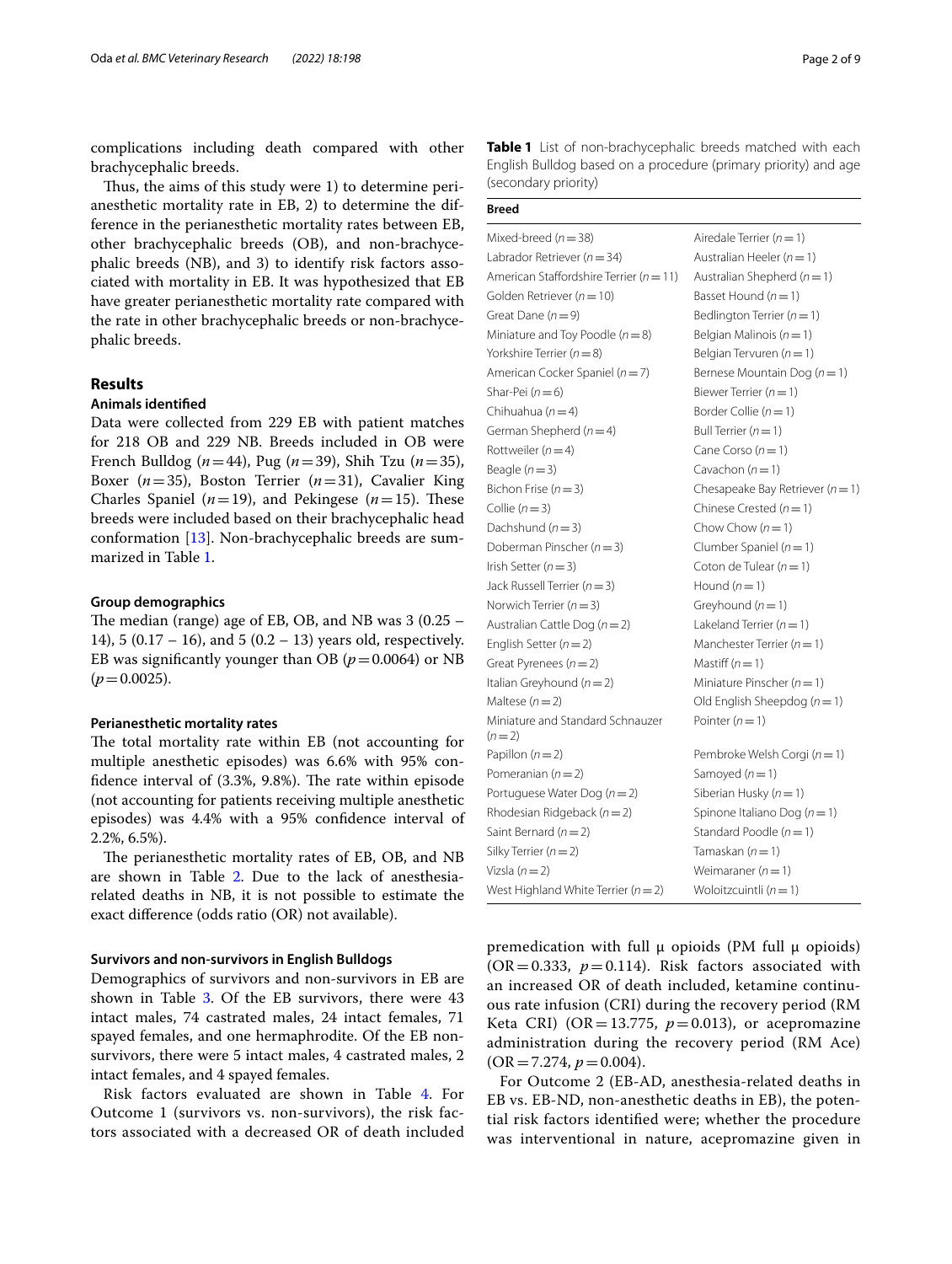|                             | EB $(n=229)$             | $OB (n = 218)$              | $NB (n = 229)$                |
|-----------------------------|--------------------------|-----------------------------|-------------------------------|
| Total deaths                | 15 (6.6%)                | $3(1.4\%)$                  | $4(1.8\%)$                    |
| Odds ratio compared with EB | $\overline{\phantom{a}}$ | $OR = 5.01 (p = 0.007)^{*}$ | $OR = 3.93 (p = 0.017)$       |
| Anesthesia-related deaths   | $9(3.9\%)$               | $2(0.92\%)$                 | $0(0\%)$                      |
| OR compared with EB         | $\sim$                   | $OR = 4.507 (p = 0.06241)$  | OR not available <sup>a</sup> |

<span id="page-2-0"></span>**Table 2** Perianesthetic mortality rates in English Bulldog, other brachycephalic dogs, and non-brachycephalic dogs

*EB* English Bulldog, *NB* Non-brachycephalic breeds, *OB* Other-brachycephalic breeds, *OR* Odds ratio

\* Statistically signifcant at *p* value<0.01

<sup>a</sup> OR not available due to lack of anesthesia-related death in NB, though the expected rate of anesthesia-related death to be less than 0.3%

|                             | <b>EB Survivors</b> |           | <b>EB Non-survivors</b> |          |                       |
|-----------------------------|---------------------|-----------|-------------------------|----------|-----------------------|
| Age (years)                 | $3(0.25 - 14)$      | $n = 214$ | $4.1 + 3.4$             | $n = 15$ | 0.948                 |
| Weight (kg)                 | $24.3(4.1 - 57.9)$  | $n = 209$ | $25.3 + 7.0$            | $n = 15$ | 0.599                 |
| ASA physical status         | $2(1-4)$            | $n = 193$ | $3(2-4)$                | $n=12$   | $< 0.01$ <sup>*</sup> |
| Anesthetic duration (hours) | $3(0.5 - 10)$       | $n = 214$ | $2.5(0.5 - 4.5)$        | $n = 15$ | 0.263                 |
|                             |                     |           |                         |          |                       |

Number of anesthetic episode 1 (1 – 23) **n** = 214 1 (1 – 3) **n** = 15 0.747

<span id="page-2-1"></span>**Table 3** Demographics of survivors and non-survivors in English Bulldog

*ASA* American Society of Anesthesiologists, *EB* English Bulldog

 $^*$  ASA physical status statistically different between survivors and non-survivors in EB ( $p$  < 0.05)  $^{\circ}$ 

recovery (RM Ace), or gastrointestinal (GI) co-morbidity. The *p*-values for each of these in this model is 1 and the ORs are inestimable due to complete separation introduced by combinations of these factors.

Due to the small number of EB in each category for Outcome 3 (euthanized  $(n=6)$  vs. cardiopulmonary arrest (CPA)  $(n=9)$ ) similar to Outcome 2, no statistical analysis was performed for Outcome 3.

#### **Number of anesthetic episodes and procedure types**

Total number of anesthetic episodes for EB (*n*=229) was 344 episodes. Of these, 53 EB (50 survivors and 3 non-survivors) underwent more than one episode of anesthesia during the study period. A total of 441 procedure types were performed on EB within the following categories: respiratory (*n*=78), abdominal (*n*=55), interventional  $(n=140)$ , bone  $(n=45)$ , and minor procedure  $(n=123)$ . Procedure types performed on EB non-survivors (at the time of death if there were multiple anesthetic episodes) were respiratory (*n*=5), abdominal  $(n=3)$ , interventional  $(n=5)$ , minor  $(n=5)$ , and bone procedures  $(n=0)$ . The number of anesthetic episodes or procedure types was not a risk factor for perianesthetic mortality in EB.

## **Deaths in English Bulldogs, other brachycephalic breeds, & non‑brachycephalic breeds**

Anesthesia related deaths in EB (*n*=9) are summarized in Table [5.](#page-4-0) Six EB-AD were admitted to the hospital via the emergency service. EB-AD 2, 3, 5, 8, and 9 did not receive

premedication prior to induction of anesthesia due to various clinical decisions including avoiding reduction of laryngeal motion caused by a drug during functional laryngeal exam. EB-AD 4 and 8 were anesthetized previously (during the same hospitalization) for laparotomy, and surgical correction of BOAS and temporary tracheostomy tube placement, respectively. Six of seven EB-AD were sedated with acepromazine during hospitalization. Among EB-ND  $(n=6)$ , 1 (16.7%) died intraoperatively due to fatal hemorrhage from surgical complication, and 5 (83.3%) were euthanized considering quality of life after diagnostic procedures were completed.

Two anesthesia-related deaths were noted in OB (one post-anesthetic CPA and one euthanasia due to aspiration pneumonia). One OB was euthanized for non-anesthetic related reason intraoperatively. None of the deaths in NB were anesthesia related. All NB were euthanized due to poor prognosis of their diseases.

## **Discussion**

The total perianesthetic mortality rate in EB in this study was 6.6% (15/229) of which anesthesia-related mortality rate was 3.9% (9/229). Even though there was no statistical diference between the groups for anesthesia-related mortality rates, EB (3.9%) and OB (0.92%) or NB (0%), the authors consider these percentage diferences to be clinically relevant. Similarly, the total rates for perianesthetic mortality between the groups (EB: 6.6%, OB:1.4%, NB:1.8%) identifed only a statistical diference between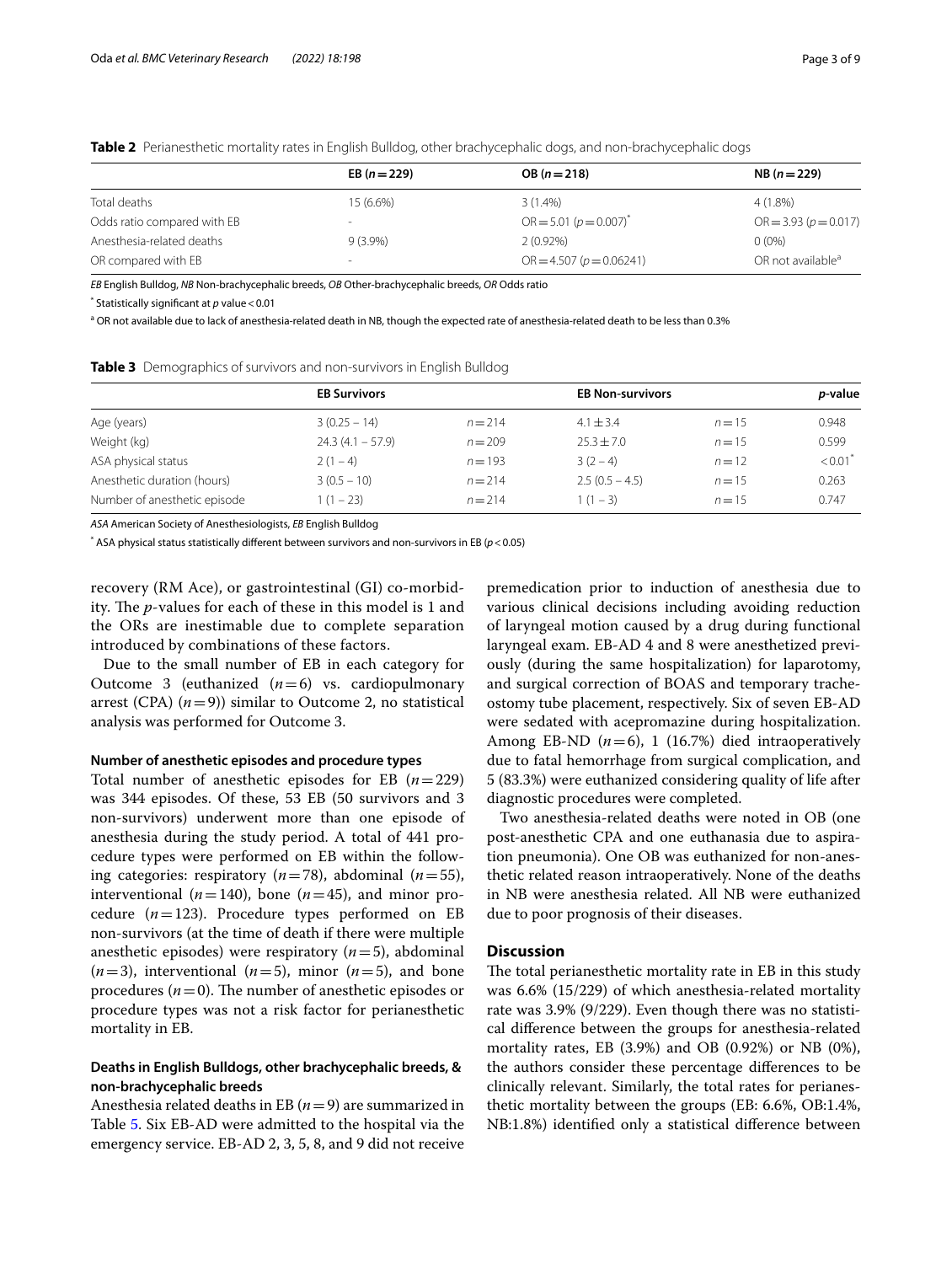<span id="page-3-0"></span>**Table 4** Diferent potential risk factors evaluated between English Bulldog survivors and English Bulldogs which died from an anesthesia-related cause

|                                  | <b>EB Survivors</b> |           | <b>EB Non-survivors</b> |         |                     |         |
|----------------------------------|---------------------|-----------|-------------------------|---------|---------------------|---------|
| <b>Category of non-survivors</b> |                     |           | EB-AD                   |         | EB-ND               |         |
| Emergency admission              | 52                  | $n = 214$ | 6                       | $n = 9$ | 3                   | $n = 6$ |
| Respiratory co-morbidity         | 88                  | $n = 214$ | 9                       | $n = 9$ | $\mathbf{1}$        | $n=6$   |
| Cardiac co-morbidity             | 26                  | $n = 214$ | $\overline{2}$          | $n = 9$ | $\overline{2}$      | $n = 6$ |
| GI co-morbidity                  | 43                  | $n = 214$ | 5                       | $n = 9$ | 1                   | $n = 6$ |
| Neurological co-morbidity        | 22                  | $n = 214$ | 0                       | $n = 9$ | $\overline{2}$      | $n = 6$ |
| Pregnancy status                 | 10                  | $n = 214$ | 1                       | $n = 9$ | $\mathbf 0$         | $n = 6$ |
| Anti-nausea drugs                | 78                  | $n = 214$ | 8                       | $n = 9$ | $\mathbf{1}$        | $n = 6$ |
| Prokinetic drugs                 | 60                  | $n = 214$ | 7                       | $n = 9$ | $\mathbf 0$         | $n = 6$ |
| Anti-acid drugs                  | 74                  | $n = 206$ | 5                       | $n = 9$ | $\mathbf 0$         | $n = 4$ |
| PM Full µ opioids                | 143                 | $n = 204$ | 3                       | $n = 8$ | 2                   | $n = 4$ |
| PM Non-Full µ opioids            | 33                  | $n = 204$ | 0                       | $n = 8$ | $\overline{2}$      | $n = 4$ |
| PM Dexmedetomidine               | 65                  | $n = 204$ | 0                       | $n = 8$ | $\mathbf 0$         | $n = 4$ |
| PM Midazolam                     | 3                   | $n = 204$ | 1                       | $n = 8$ | 0                   | $n = 4$ |
| PM Alfaxalone                    | $\overline{2}$      | $n = 204$ | 1                       | $n = 8$ | 0                   | $n = 4$ |
| PM Acepromazine                  | 6                   | $n = 204$ | 0                       | $n = 8$ | $\mathsf{O}\xspace$ | $n = 4$ |
| <b>IND Propofol</b>              | 197                 | $n = 214$ | 8                       | $n = 9$ | 4                   | $n = 6$ |
| <b>IND No Propofol</b>           | 17                  | $n = 214$ | 1                       | $n = 9$ | 2                   | $n = 6$ |
| <b>MAINT</b> Inhalant            | 197                 | $n = 204$ | 7                       | $n = 8$ | 4                   | $n = 4$ |
| <b>MAINT TIVA</b>                | 5                   | $n = 204$ | 1                       | $n = 8$ | $\mathbf 0$         | $n = 4$ |
| <b>MAINT Both</b>                | $\overline{2}$      | $n = 204$ | 0                       | $n = 8$ | 0                   | $n = 4$ |
| IA Full µ opioids                | 111                 | $n = 205$ | 7                       | $n = 8$ | 2                   | $n = 4$ |
| IA Non-Full µ opioids            | 26                  | $n = 205$ | 2                       | $n = 8$ | $\mathbf{0}$        | $n = 4$ |
| IA Ketamine CRI                  | 10                  | $n = 204$ | 1                       | $n = 8$ | $\circ$             | $n = 4$ |
| IA Lidocaine CRI                 | 17                  | $n = 204$ | $\overline{2}$          | $n = 8$ | $\mathbf{0}$        | $n = 4$ |
| Local block                      | 75                  | $n = 204$ | 4                       | $n = 8$ | 1                   | $n = 4$ |
| Fluid bolus                      | 160                 | $n = 204$ | 5                       | $n = 8$ | 2                   | $n = 4$ |
| Anticholinergic                  | 60                  | $n = 204$ | 2                       | $n = 8$ | 1                   | $n = 4$ |
| Inotropic                        | 46                  | $n = 204$ | 4                       | $n = 8$ | 1                   | $n = 4$ |
| Vasopressor                      | 5                   | $n = 204$ | 0                       | $n = 8$ | $\mathbf 0$         | $n = 4$ |
| Suction                          | 51                  | $n = 204$ | 1                       | $n = 8$ | $\mathbf{0}$        | $n = 4$ |
| RM Full µ opioids                | 76                  | $n = 204$ | 4                       | $n = 7$ | $\mathbf 0$         | $n = 4$ |
| RM Non-full µ opioids            | 64                  | $n = 204$ | 4                       | $n = 7$ | 0                   | $n = 4$ |
| RM Ketamine CRI                  | $\overline{4}$      | $n = 204$ | 2                       | $n=7$   | $\mathbf 0$         | $n=5$   |
| RM Lidocaine CRI                 | 1                   | $n = 204$ | $\mathbf 0$             | $n=7$   | $\mathbf 0$         | $n = 4$ |
| RM Acepromazine                  | 33                  | $n = 183$ | 6                       | $n = 7$ | 1                   | $n = 4$ |
| RM Dexmedetomidine               | 20                  | $n = 204$ | 0                       | $n = 7$ | $\circ$             | $n = 4$ |
| RM NSAIDs                        | 95                  | $n = 211$ | 1                       | $n = 7$ | $\circ$             | $n = 4$ |
| RM Reversals                     | 23                  | $n = 204$ | 0                       | $n=7$   | 0                   | $n = 4$ |
| Recovery place (IMC or ICU)      | 148                 | $n = 214$ | 8                       | $n = 8$ | 2                   | $n = 2$ |
| Oxygen therapy                   | 62                  | $n = 214$ | 6                       | $n = 9$ | $\mathbf{1}$        | $n = 4$ |
| Perianesthesia regurgitation     | 33                  | $n = 214$ | 4                       | $n = 9$ | $\mathsf{O}\xspace$ | $n = 6$ |
| Perianesthesia corticosteroid    | 63                  | $n = 214$ | 4                       | $n = 9$ | $\mathbf{1}$        | $n = 6$ |

*EB* English Bulldog, *EB-AD* English Bulldogs which died from anesthesia-related cause, *EB-ND* English Bulldogs which died from non-anesthetic cause, *GI*

Gastrointestinal, *PM* Premedication, *IND* Induction, *MAINT* Maintenance, *IA* Intra-anesthetic, *RM* Recovery medication, *IMC* Intermediate care unit, *ICU* Intensive care unit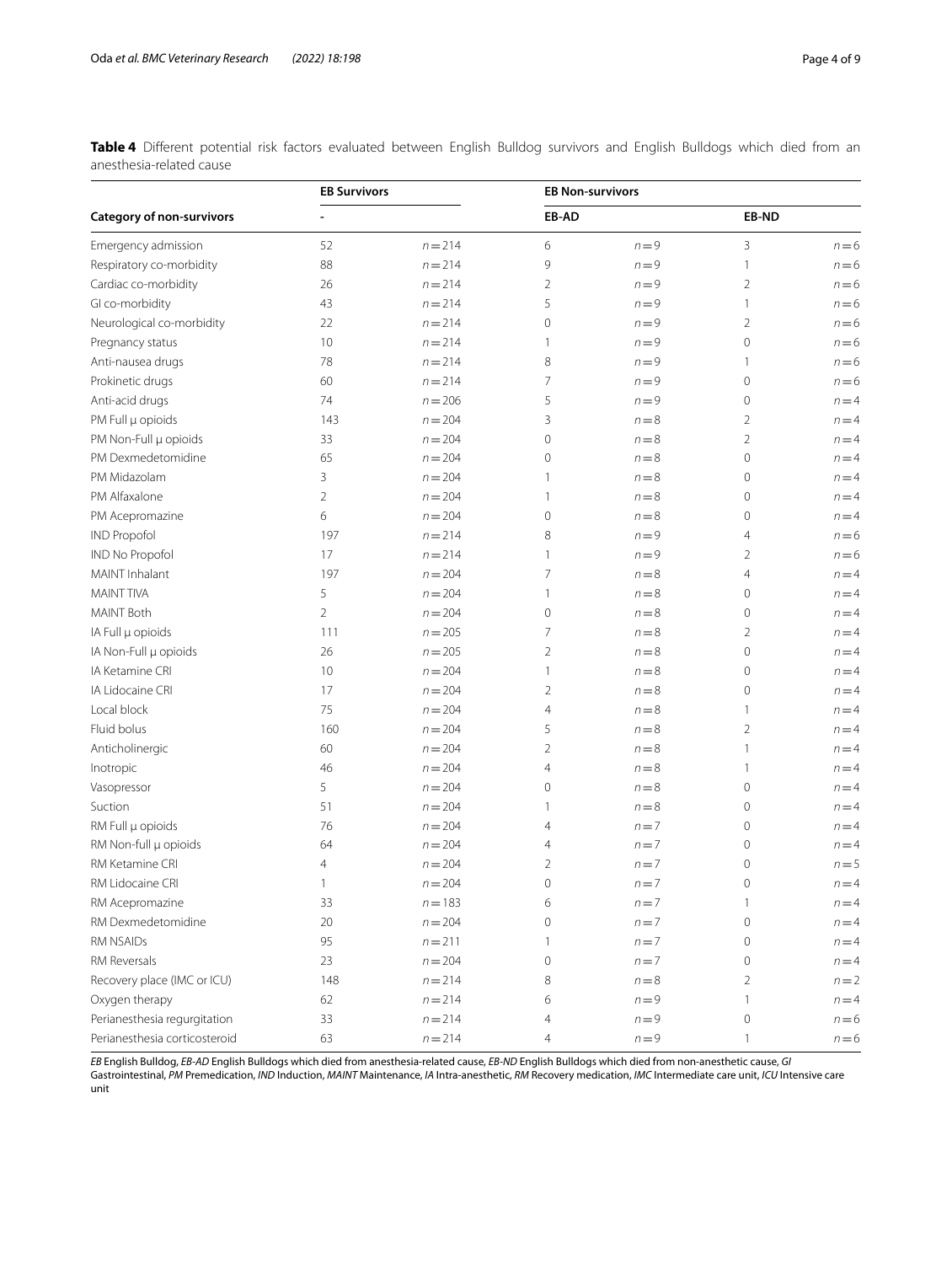| EB-AD          | Age (years) | ASA status     | Anesthetic<br>episodes | <b>Procedures</b> | Peri-anesthesia<br>regurgitation | Peri-<br>anesthesia O <sub>2</sub><br>therapy | Post-<br>anesthesia<br>sedation | Time and cause of<br>death        |
|----------------|-------------|----------------|------------------------|-------------------|----------------------------------|-----------------------------------------------|---------------------------------|-----------------------------------|
|                | 4.6         | 3              |                        | ophthalmologic    | N                                |                                               | Y (ace)                         | Post; CPA (respiratory)           |
| $\mathfrak{D}$ | 1.3         | 3              |                        | <b>BAS</b>        | Y (pre) (vomit, post)            | Y                                             | Y (ace)                         | Post; CPA (respiratory)           |
| 3              |             | 2              |                        | BAS, urogenital   | Y (post)                         | $\vee$                                        | Y (ace)                         | Post; CPA (respiratory)           |
| $\overline{4}$ | 10.8        | $\overline{4}$ | $\mathfrak{D}$         | laparotomy        | Ν                                | $\checkmark$                                  | Y (ace)                         | Post; CPA (respiratory)           |
| 5              | 3.7         | 3              |                        | Caesarean section | N                                | N                                             | ۰                               | Intra; CPA (cardiac)              |
| 6              | 0.45        |                |                        | BAS               |                                  | Υ                                             |                                 | Post: euthanasia<br>(respiratory) |
| 7              | 3.1         | 4              |                        | BVP. BAS          | Y (post)                         | $\mathsf{N}$                                  | Y (ace)                         | Post; CPA (respiratory)           |
| 8              | 7.6         | 4              | 3                      | <b>FLE</b>        | $Y$ (pre)                        | Y                                             | Y (ace)                         | Post; CPA (respiratory)           |
| $\mathsf{Q}$   | 9.4         | 3              |                        | laparotomy        | Ν                                | N                                             | N                               | Post: CPA (unknown)               |

<span id="page-4-0"></span>

|  |  | Table 5 Details on anesthesia-related death in English Bulldogs |  |  |
|--|--|-----------------------------------------------------------------|--|--|
|--|--|-----------------------------------------------------------------|--|--|

*EB-AD* English Bulldogs which died from anesthesia-related cause, *ASA* American Society of Anesthesiologists, *O2* Oxygen, *N* No, *Y* Yes, *Pre* Preanesthetic, *Intra* Intraanesthetic, *Post* Postanesthetic, *M* Male, *MC* Castrated male, *F* Female, *FS* Spayed female, *BAS* Brachycephalic airway surgery, *BVP* Balloon valvuloplasty, *FLE* Functional laryngeal exam, *IMC* Intermediate care unit, *ICU* Intensive care unit, *ace* acepromazine, *CPA* Cardiopulmonary arrest; -, data not available

EB and OB, the authors fnd the percentage diferences compelling. It is likely that this study is underpowered.

Brachycephalic breeds have long been suspected to have increased anesthetic risks because of brachycephaly that predispose them to develop BOAS. BOAS can result in respiratory (laryngeal collapse) and GI complications (gastroesophageal regurgitation, GER) because of greater sub-atmospheric pressure during inspiration to overcome progressive and chronic upper airway obstruction [[14\]](#page-8-2). A prospective study, which performed endoscopic examination of brachycephalic dogs with BOAS, revealed that 97.3% (71/73) had esophageal, gastric, and/or duodenal abnormalities [\[15](#page-8-3)]. Conscious, unmedicated, brachycephalic canine breeds including EB have lower arterial partial pressure of oxygen and greater arterial partial pressure of carbon dioxide than non-brachycephalic breeds based on arterial blood gas analysis at rest in room air [[16\]](#page-8-4). Not surprisingly, many studies have shown that clinical signs and quality of life improve after surgical correction of BOAS; however, complete resolution of clinical signs may not occur [[17–](#page-8-5)[21\]](#page-8-6). It is postulated that preemptive correction of stenotic nares (and elongated soft palate if needed) in younger EB may delay development and progression of BOAS with understanding that the nasal resistance signifcantly contributes to total airway resistance [[22\]](#page-8-7). All of these anatomic and physiologic diferences likely contribute the diferences in mortality rate identifed in this study.

Three risk factors were detected for Outcome 1, whether the dog survived to discharge, or died. Premedication with a full μ opioid was associated with a decreased OR of death. It was surprising that administration of full  $\mu$  opioid as a premedication was associated with reduced risk of death in EB because, full μ opioids decrease lower esophageal sphincter pressure [[23\]](#page-8-8), increase incidence of GER in dogs [\[24](#page-8-9)], and cause nausea and vomiting [[25\]](#page-8-10), all of which can lead to aspiration. It is possible that this association may be skewed since fve of eight English Bulldogs that died intentionally did not receive any premedication to facilitate surgical procedure (e.g. laryngeal function exam and Caesarian section). Therefore, it is unknown whether an "opioidrestricted" protocol would decrease mortality.

Ketamine CRI in recovery was identifed as a positive risk factor mortality with an OR of 13.8. The dosage range of ketamine CRI for the dogs in this study was (2 mcg kg<sup>-1</sup> min<sup>-1</sup>—10 mcg kg<sup>-1</sup> min<sup>-1</sup>). At these subanesthetic dosages, respiratory depression, GI effects, or central nervous system depression would not be expected. The addition of ketamine as a CRI in the recovery period may be instituted; as part of multimodal analgesic strategy, when opioid analgesia alone is considered insuffcient, or when opioid administration is limited (e.g. by surgeon request). Thus, it is possible that a dog receiving ketamine might have very high analgesic needs which could result in robust dosing of drugs which could result in excessive sedation. Alternatively, if requested to limit opioid use, an anesthetist may choose to use a ketamine CRI to help with pain management. Unfortunately, the retrospective design of this project makes it impossible to know the reasons for ketamine CRI administration and thus this study cannot determine how addition of ketamine CRI was associated with an increased perianesthetic mortality rate in EB.

Administration of acepromazine during recovery was also associated with an increased mortality risk, with an OR of 7.3. Acepromazine is a dopamine receptor antagonist, used for sedation. It has a long elimination half-life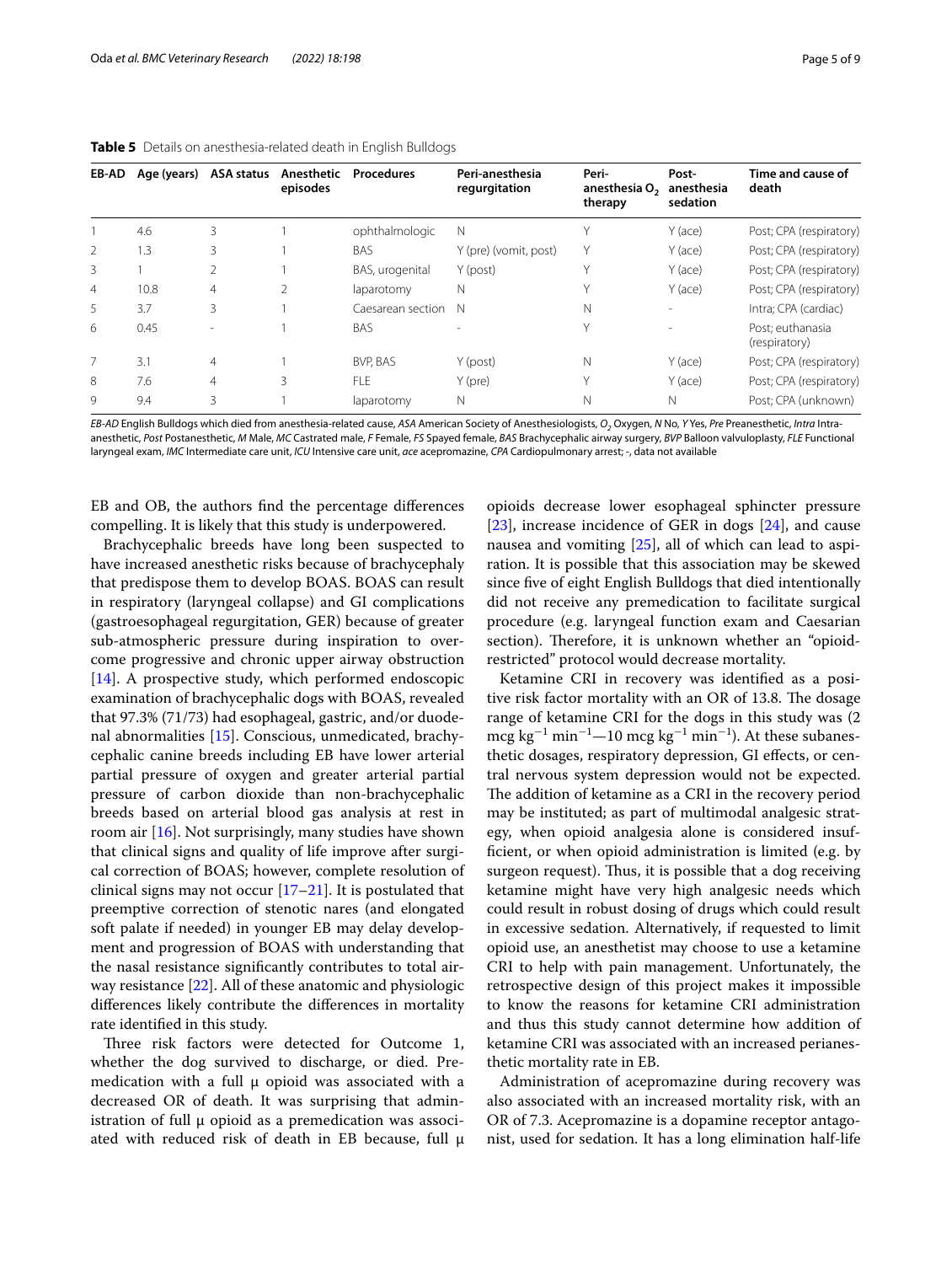$(7.1 \text{ h})$  in dogs  $[26]$  $[26]$  and is commonly used in veterinary medicine for patients requiring long duration sedation. Acepromazine is often recommended to patients with respiratory distress [\[27](#page-8-12)]. Alternatively, acepromazine is administered with full μ opioids to produce neuroleptanalgesia, which increases the analgesia produced by the opioid. As with the ketamine CRI, it is impossible to retrospectively evaluate the decision to administer this drug. While acepromazine does not cause signifcant respiratory depression or GI complications [[26](#page-8-11)], it is possible that increased laryngeal muscle relaxation in dogs with GER, increased the risks of aspiration.

Outcome 2 evaluated the risk of death in EB from anesthesia related vs non-anesthesia related causes. While risk factors were identifed (GI comorbidity, interventional procedures, and acepromazine given during recovery) the model was unable to provide OR. Statistically, this suggests that the sample size in each group was too small (underpowered) to estimate relative probability with confdence. In addition to implicated risk factors identifed, all EB-AD in this study had pre-existing respiratory comorbidity (BOAS, exercise intolerance, respiratory distress, or history of aspiration pneumonia). To the authors' knowledge, no study has evaluated this question to date.

In addition to the risk factors assessed in this study, there are other factors that might contribute to anesthetic risk that could not be evaluated via a retrospective study. It is likely that the severity of BOAS is a risk factor, but only 27% of dogs had a complete upper airway evaluation. Comparison of severity of BOAS with morbidity and mortality associated with anesthesia would likely be informative. Similarly, other anatomical abnormalities reported in EB, such as protrusion of nasopharyngeal turbinate [[28\]](#page-8-13), bronchial collapse [[20\]](#page-8-14), or the incidence of GER was unknown in most of the EB in this study.

Another risk factor, which was not evaluated in the current study, is pharyngeal myopathy. English Bulldogs have been studied as a natural model for obstructive sleep apnea in humans, and structural as well as functional changes in upper airway dilator muscles due to chronic obstructive respiration have been documented on histopathology [[29\]](#page-8-15), magnetic resonance imaging [\[30](#page-8-16)], and electromy graphy  $[31]$  $[31]$ . The sequela of the my opathy is decreased activity of upper airway dilator muscles during sleep, especially during rapid eye movement (REM) sleep, and this contributes to upper airway obstruction and hypoxemia. The effect of general anesthesia or common drugs used during a perianesthetic period on the activity of these muscles is unclear. Presence and severity of pharyngeal myopathy in other brachycephalic dogs have not been studied. Finally, it is possible that this is a complex subject with many factors involved, such that data from 229 EB may be too small to determine multiple risk factors for the greater perianesthetic mortality rate.

The result from the current study suggests that American Society of Anesthesiologists (ASA) physical status is not a good predictor for perianesthetic survival in EB. When EB survivors and non-survivors were compared, ASA physical status was found to be lower in survivors. Increasing ASA physical status has repeatedly been associated with mortality  $[3, 4, 7-10, 12]$  $[3, 4, 7-10, 12]$  $[3, 4, 7-10, 12]$  $[3, 4, 7-10, 12]$  $[3, 4, 7-10, 12]$  $[3, 4, 7-10, 12]$  $[3, 4, 7-10, 12]$  $[3, 4, 7-10, 12]$  including one study specifcally looking at brachycephalic breeds [\[2](#page-7-1)]. One possible reason that EB had higher mortality with lower ASA status is that many EB with moderate to severe BOAS have surgery to correct the airway defects early in life. These dogs are generally young and metabolically healthy, so are often assigned a low ASA score, even though the risks associated with their airways and GER likely place them at higher risk than is recorded. There is signifcant interobserver variability [[32](#page-8-18)] when assigning ASA physical status.

Most EB that had anesthetic related deaths, 7/8 were caused by sequelae from respiratory complications within 48 h of postoperative period. While these fndings were not statistically signifcant, the authors fnd the results clinically relevant. Gross regurgitation was observed in 4 of EB-AD, but it is possible that silent GER also occurred. There is an association between upper airway obstruction and GER [\[33](#page-8-19)], and a recent study reported that the prevalence of anesthetic GER detected with esophageal pH probe was 60% (12/20) in brachycephalic dogs [\[34](#page-8-20)]. The administration of prokinetic drugs in 7/9 of EB did not appear to prevent mortality, nor was it identifed as a risk factor. It is also possible that an acute upper airway obstruction had led to GER and caused aspiration pneumonia during hospitalization.

Ages of EB and NB were different, even with the efforts to match the cases. Since the procedure was considered the frst priority in matching cases (e.g. airway surgery), this likely explains the diference. Laryngeal tieback surgery is more commonly performed in older NB whereas surgical correction of BOAS is performed in younger EB.

Multiple limitations exist in this study. First, because this was a retrospective study, perianesthetic management was not controlled, and management decisions from diferent clinicians may have afected the data. Clinician based decisions include; recovery location (i.e. some clinicians keep EB in an oxygen cage during recovery regardless of clinical need), pro-kinetic drugs, full vs partial mu opioids, etc.). As with all retrospective clinical studies, some data was missing, and the validity of the study is reliant on the accurateness of the information in the record (e.g. cause of death, severity of disease, etc.). Second, over 20% (53/229) of EB had multiple anesthetic episodes during the study period, and data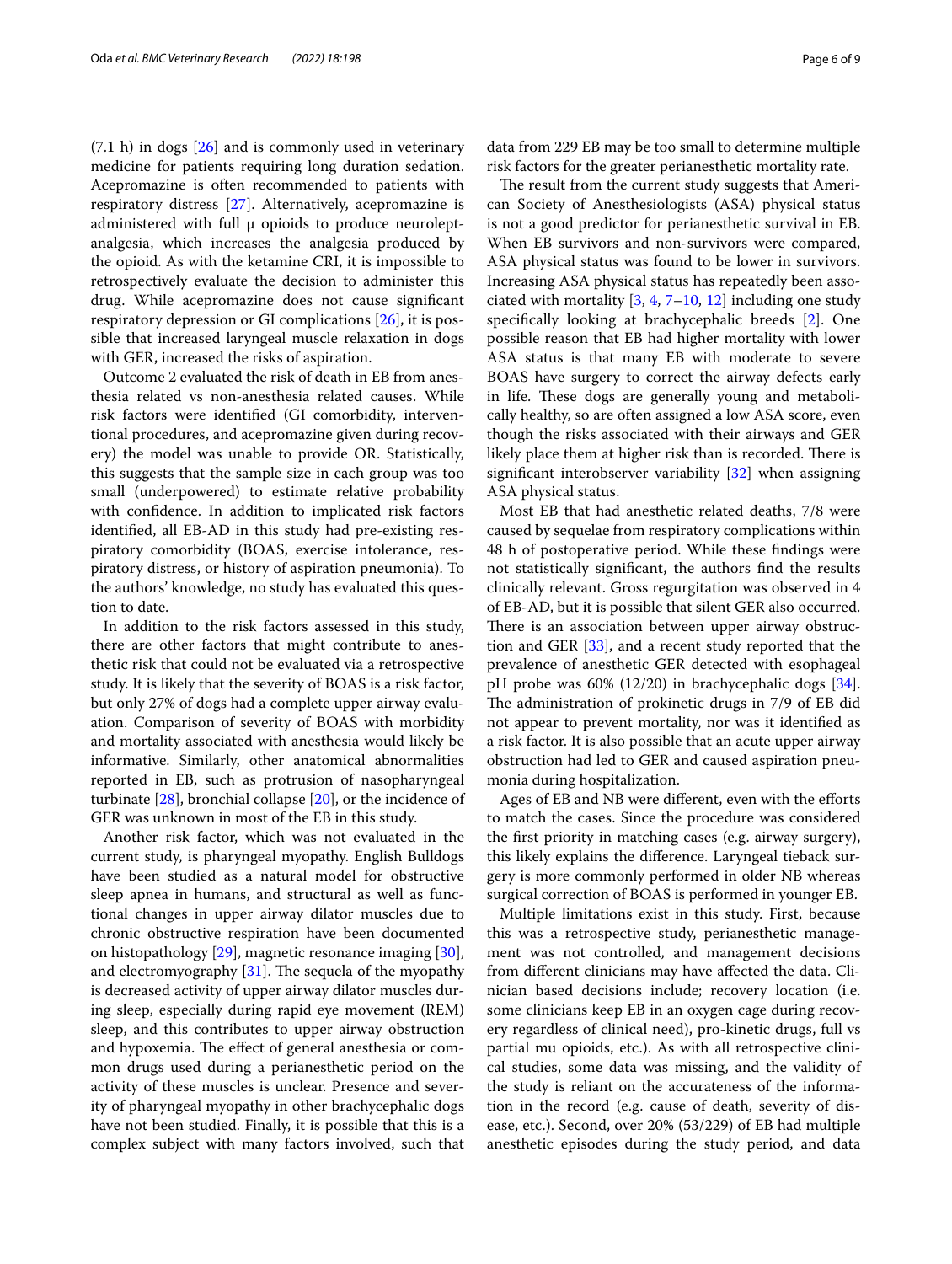were combined to include one original dog for statistical analysis. Furthermore, some factors, such as procedures and co-morbidities, were categorized for the same reason. These data handling made the interpretation of results more difficult. Interestingly, however, the number of anesthetic episodes was not identifed as a risk factor. Third, because multiple procedures were performed within one anesthetic episode for many EB, a respiratory procedure was chosen as the priority for matching with NB to compare the perianesthetic mortality rates. This could have caused bias because EB is already compromised regarding its upper respiratory system compared with NB. In addition, matched NB and OB may have had other procedures performed or had multiple anesthetic episodes during the study period. Fourth, because more EB had surgical correction of BAOS, other upper airways surgeries were chosen for the match. These procedures are likely not equivalent. Fifth, data were collected from only one veterinary teaching hospital in the United States. Clinical styles develop at institutions for anesthesia, surgery, recovery, intensive care unit (ICU) etc. It is unknown if these results refect the risk of EB anesthesia elsewhere. Finally, although approximately 7-year-worth of data were collected, sample size may be too small to identify a risk factor (type II error).

In conclusion, the total and anesthesia-related perianesthetic mortality rates in English Bulldogs at a veterinary teaching hospital were 6.6% and 3.9%, respectively. However, anesthesia-related perianesthetic mortality rates between English Bulldogs and other brachycephalic dogs or non-brachycephalic dogs were not statistically diferent. Almost all English Bulldogs that sufered anesthetic related deaths had respiratory complications in the postoperative period. Only ASA physical status was found to be diferent between survivors and non-survivors in English Bulldogs. Full mu opioids were associated with less mortality in EB, whereas a constant rate infusion of ketamine or administration of acepromazine during a recovery period was associated with increased mortality in EB.

## **Material and methods**

## **Animals**

Medical records at North Carolina State University Veterinary Teaching Hospital from January 1, 2010 to September 30, 2017, were examined, using an integrated computer search program, to identify any dog labeled as purebred EB. All EB were included if they were anesthetized during the study period. For comparison, a nonbrachycephalic group (NB) and an other-brachycephalic group (OB) were created by enrolling animals from the same study period and matched with each EB based on a procedure (the frst priority) and age (the second priority). If EB underwent multiple procedures within one anesthetic episode, any airway procedure was considered as the frst priority for the match. Because many cases for surgical correction of BOAS were performed in EB, other upper airway procedures, such as cricoarytenoid lateralization (tieback), cleft palate repair, tonsillectomy, and soft palate or laryngeal mass removal, were used as procedure matches with surgical correction of BOAS in NB and OB. If no respiratory procedure was involved, NB and OB were matched with EB based on the most invasive procedure performed. If the exact procedure could not be matched, a procedure with similar invasiveness was chosen. Both NB and OB may have had other procedures performed during the same anesthetic episode.

## **Data collection**

From each EB, the following data were collected by reviewing electronic and hand-written records: age, sex, weight, the ASA physical status, emergency status at admission, duration of anesthesia, number of anesthetic episodes within the period for data collection, procedures, co-morbidities, status of pregnancy, anesthetic drugs administered throughout an anesthetic episode and during recovery period, GI drugs administered, interventions for hypotension, recovery location after anesthesia, use of oxygen cage during hospitalization, notation of regurgitation at home or during hospitalization, use of suction in the upper GI tract, and use of corticosteroid. For statistical analysis, procedures were categorized into 5 categories (respiratory, abdominal, interventional, bone, and minor), and an additional fle shows the categorization in more detail [see Additional file [1](#page-7-6): Appendix 1]. Categorization was also performed on co-morbidities (respiratory, cardiovascular, GI, and neurologic), opioid type (full  $\mu$  opioids vs. non-full  $\mu$  opioids), GI drug use (anti-nausea, prokinetic, and antacid), interventions for hypotension (fuid therapy, anticholinergic, inotropic, and vasopressor), and recovery location. Recovery location after anesthesia was categorized based on the level of care unit; continuously monitored (ICU, intermediate care unit, and emergency service) and intermittently monitored (general wards).

Three mortality outcomes were evaluated. Outcome 1 assessed whether the EB patient was discharged from hospital (survivor) or died during hospitalization (nonsurvivors) regardless of the cause of death. Outcome 2 assessed whether the EB patient died from a cause related to anesthesia (EB-AD) or died from a cause unrelated to anesthesia (EB-ND). Anesthesia-related death was considered as a death within 48 h after an anesthetic event unless a specifc reason of the death unrelated to anesthesia was noted. Outcome 3 assessed whether the EB patient was euthanized or experienced CPA. If a dog had more than one episode of anesthesia,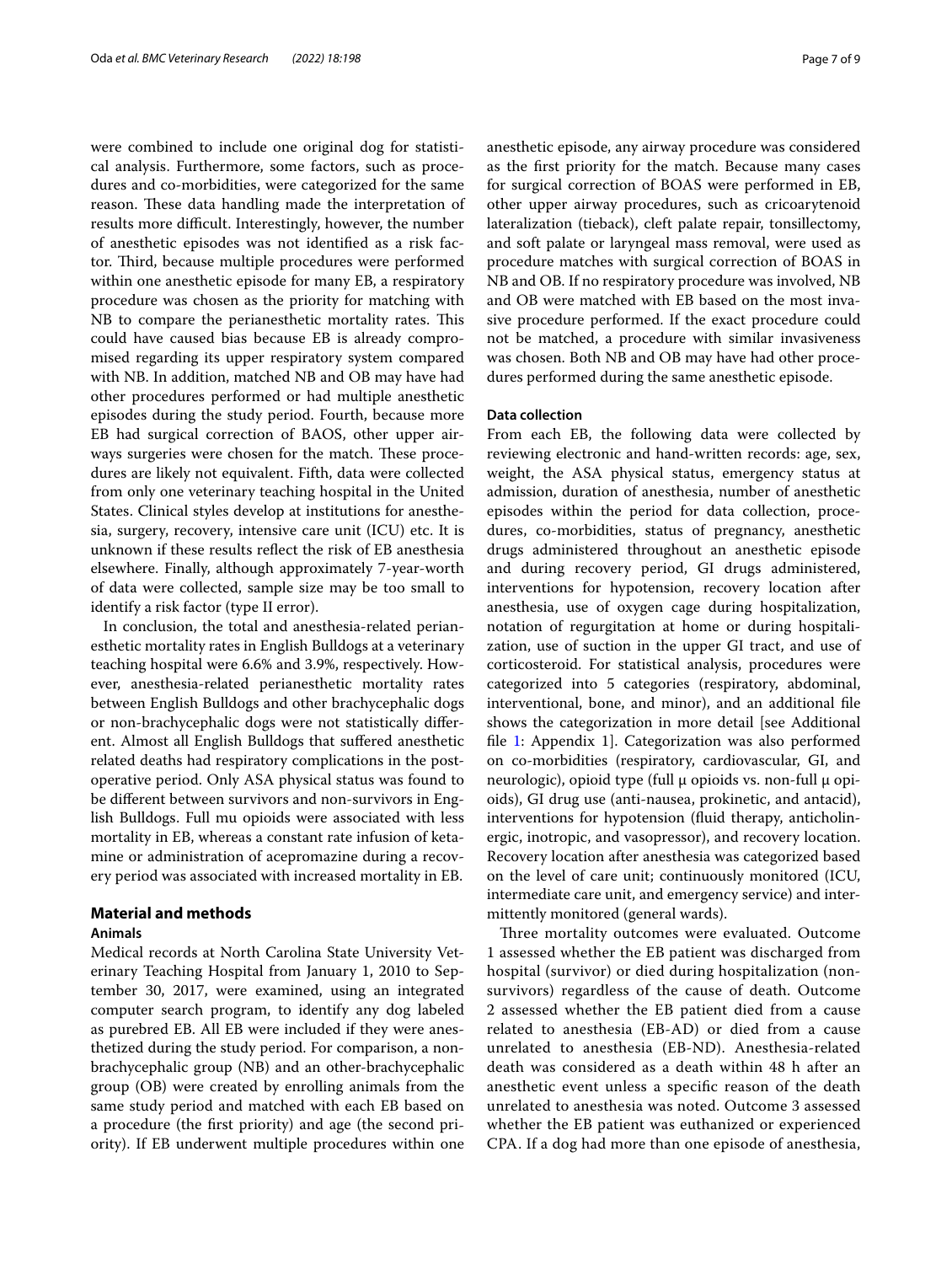data were combined and reported as one dog. An average was determined for each numerical variable such as age and weight. If diferent anesthetic protocols were used or diferent procedures were performed on the same EB, all interventions and procedures were included even though they were not performed during the same anesthetic episode.

For each dog in the NB and OB groups, age and Outcome 1 and 2 were identifed.

#### **Statistical analysis**

Statistical analysis was performed using two diferent commercially available statistical software programs (GraphPad Prism 8, GraphPad Software Inc., CA, USA; R version 4.0.2, R Foundation for Statistical Computing, Vienna, Austria). The *p*-value was set as 0.05 or less unless specifed. Numerical data were tested for normality with D'Agostino-Pearson normality test, and parametric data were reported with mean $\pm$ standard deviation (SD) whereas nonparametric data were reported with median (range). Mann–Whitney U test was used to compare characteristics of survivors and non-survivors in EB.

To estimate the perianesthetic mortality rate, a normal confdence interval was constructed around the point estimate. To examine potential risk factors, the selected variables were examined one-by-one with logistic regression then all variables with a *p*-value less than 0.10 were included in a full model for survival and a *p*-value less than 0.20 was considered sufficient when looking at anesthesia-related death. The full model was reduced by use of the Bayes' Information Criteria. To compare mortality rates between EB, NB, and OB, Fisher's exact test was used, and *p*-value was set as 0.01 to correct for multiple testing and keep the  $\alpha$  rate at 0.05.

#### **Abbreviations**

BOAS: Brachycephalic obstructive airway syndrome; EB: English Bulldogs; NB: Non-brachycephalic comparison group; OB: Other-brachycephalic comparison group; ASA: American Society of Anesthesiologists; GI: Gastrointestinal; EB-AD: English Bulldogs died from anesthesia-related causes; EB-ND: English Bulldogs died from non-anesthetic causes; CPA: Cardiopulmonary arrest; SD: Standard deviation; OR: Odds ratio; CRI: Constant rate infusion; GER: Gastroesophageal refux; REM: Rapid eye movement.

## **Supplementary Information**

The online version contains supplementary material available at [https://doi.](https://doi.org/10.1186/s12917-022-03301-9) [org/10.1186/s12917-022-03301-9](https://doi.org/10.1186/s12917-022-03301-9).

<span id="page-7-6"></span>**Additional fle 1: Appendix 1.** Procedure categorization.

#### **Acknowledgements**

The authors thank the members of Medical Record Service at North Carolina State University College of Veterinary Medicine for their support on collecting medical records of the patients for data collection.

#### **Authors' contributions**

AO and LPP designed the study. AO, WHW, and AKH collected and organized the data. AO, WHW, AKH and LPP analyzed the data, and JBR performed statistical analysis. AO wrote the main manuscript text as well as tables. LPP supervised the study and involved in manuscript editing. All authors reviewed the manuscript. The author(s) read and approved the fnal manuscript.

#### **Funding**

No funding was provided for this study.

#### **Availability of data and materials**

The datasets used and/or analyzed during the current study are available from the corresponding author on reasonable request.

## **Declarations**

**Ethics approval and consent to participate** Not applicable.

#### **Consent for publication**

Not applicable.

#### **Competing interests**

The authors declare that they have no competing interests.

#### **Author details**

<sup>1</sup>Veterinary Anesthesiology Consultant, Tokyo, Japan. <sup>2</sup>Department of Molecular and Biomedical Sciences, College of Veterinary Medicine, North Carolina State University, Raleigh, NC, USA. <sup>3</sup> College of Veterinary Medicine, North Carolina State University, Raleigh, NC, USA.

### Received: 9 July 2021 Accepted: 16 May 2022 Published online: 25 May 2022

#### **References**

- <span id="page-7-0"></span>1. Fawcett A, Barrs V, Awad M, et al. Consequences and management of canine brachycephaly in veterinary practice: perspectives from Australian veterinarians and veterinary specialists. Animals (Basel). 2019. [https://doi.](https://doi.org/10.3390/ani9010003) [org/10.3390/ani9010003](https://doi.org/10.3390/ani9010003).
- <span id="page-7-1"></span>2. Gruenheid M, Aarnes TK, McLoughlin MA, Simpson EM, Mathys DA, Mollenkopf DF, et al. Risk of anesthesia-related complications in brachycephalic dogs. J Am Vet Med Assoc. 2018;253:301–6.
- <span id="page-7-2"></span>3. Clarke KW, Hall LW. A survey of anaesthesia in small animal practice: AVA/ BSAVA report. J Ass Vet Anaesth. 1990. [https://doi.org/10.1111/j.1467-](https://doi.org/10.1111/j.1467-2995.1990.tb00380.x) [2995.1990.tb00380.x.](https://doi.org/10.1111/j.1467-2995.1990.tb00380.x)
- <span id="page-7-3"></span>Dyson DH, Maxie MG, Schnurr D. Morbidity and mortality associated with anesthetic management in small animal veterinary practice in Ontario. J Am Anim Hosp Assoc. 1998;34(4):325–35.
- 5. Gaynor JS, Dunlop CI, Wagner AE, Wertz EM, Golden AE, Demme WC. Complications and mortality associated with anesthesia in dogs and cats. J Am Anim Hosp Assoc. 1999;35:13–7.
- 6. Joubert KE. Routine veterinary anaesthetic management practices in South Africa. J S Afr Vet Assoc. 2000;71(3):166–72.
- <span id="page-7-4"></span>7. Brodbelt DC, Blissitt KJ, Hammond RA, Neath PJ, Young LE, Pfeifer DU, et al. The risk of death: the confdential enquiry into perioperative small animal fatalities. Vet Anaesth Analg. 2008;35:365–73.
- 8. Bille C, Auvigne V, Libermann S, Bomassi E, Durieux P, Rattez E. Risk of anaesthetic mortality in dogs and cats: an observational cohort study of 3546 cases. Vet Anaesth Analg. 2012;39:59–68.
- 9. Gil L, Redondo JI. Canine anaesthetic death in Spain: a multicenter prospective cohort study of 2012 cases. Vet Anaesth Analg. 2013;40(6):e57-67.
- <span id="page-7-5"></span>10. Itami T, Aida H, Asakawa M, Fujii Y, Iizuka T, Imai A, et al. Association between preoperative characteristics and risk of anaesthesia-related death in dogs in small-animal referral hospitals in Japan. Vet Anaesth Analg. 2017;44:461–72.